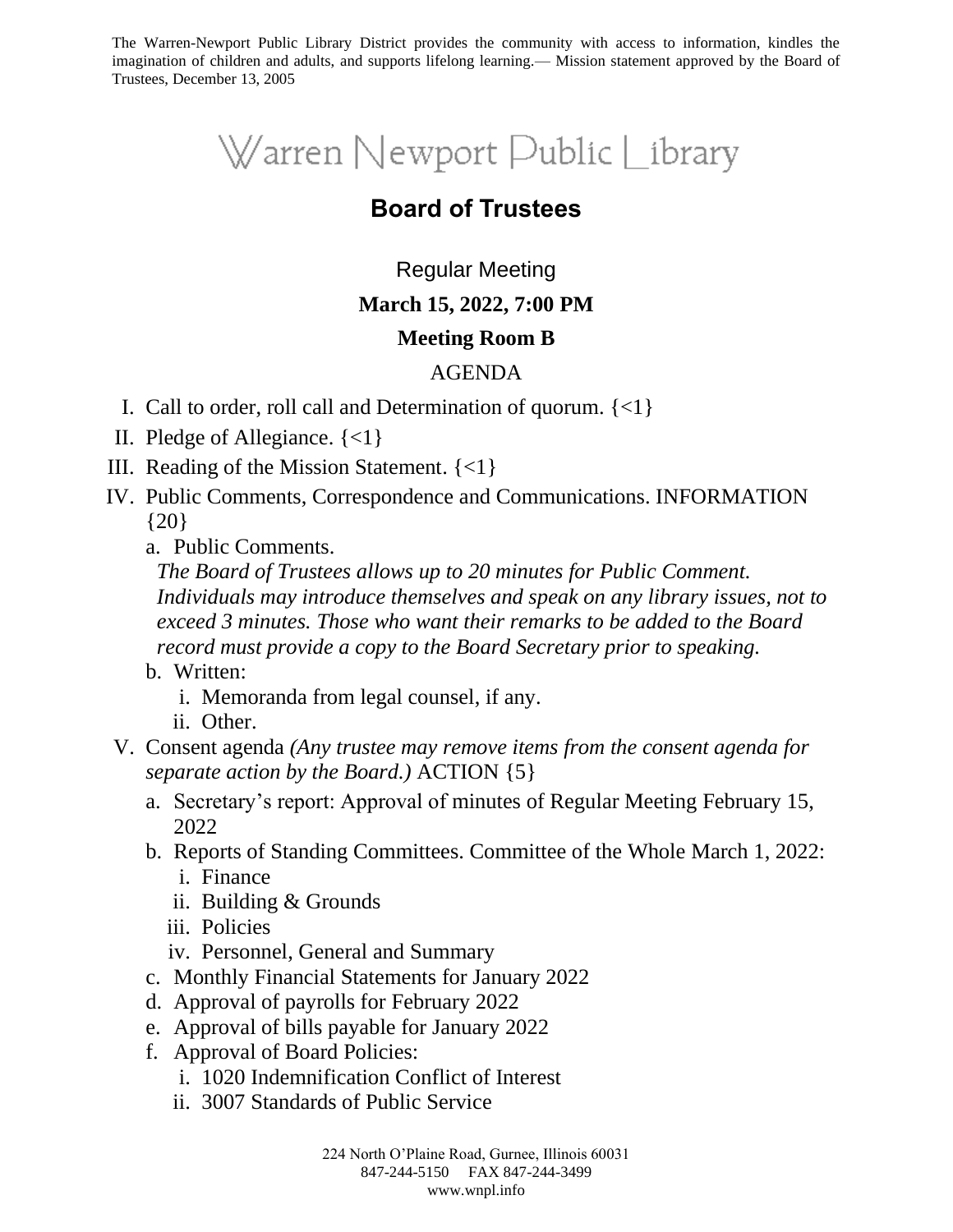- g. Approval of Personnel Policies:
	- i. 105 Personal Relationships in the Workplace
	- ii. 107 Immigration Law Compliance

h. Patron Suggestions February 2022 MOTION: THAT THE CONSENT AGENDA BE APPROVED AS PRESENTED.

- VI. Item(s) removed from consent agenda, if any. ACTION {5}
- VII. President's report. INFORMATION {1}
- VIII. Reports of other trustees. INFORMATION {5}
	- IX. Executive Director's report March 2022. INFORMATION {5}
		- X. Old business
			- a. Library operations and mask requirements. INFORMATION {5}
			- b. Board Self Evaluation. INFORMATION {5}
	- XI. New business
		- a. ReadersFirst membership. ACTION {5} MOTION: THAT WNPL JOINS READERSFIRST.
		- b. 705 Personal Appearance. ACTION {5} MOTION: THAT POLICY 705 PERSONAL APPEARANCE BE APPROVED AS PRESENTED.
		- c. Other potentially actionable items: Agenda items for April 2022 Regular Meeting. ACTION {5}
			- i. Monthly Financial Reports for February
			- ii. Initial presentation of Budget draft
			- iii. Board Policies:
				- 1. 1045 Minutes and Recordings of Executive Sessions
				- 2. 3050 Meeting Rooms
			- iv. Quarterly Review: Board Self-Evaluation and Board Goals
			- v. Other.
- XII. Public forum {15}

*The Board of Trustees allows up to 15 minutes for Public Forum. Individuals may introduce themselves and speak on any library issues, not to exceed 3 minutes. Those who want their remarks to be added to the Board record must provide a copy to the Board Secretary prior to speaking.*

- XIII. Announcements {5}
	- a. By the chair:
		- i. Communications to the public

224 North O'Plaine Road, Gurnee, Illinois 60031 847-244-5150 FAX 847-244-3499 [www.wnpl.info](http://www.wnpl.info/)